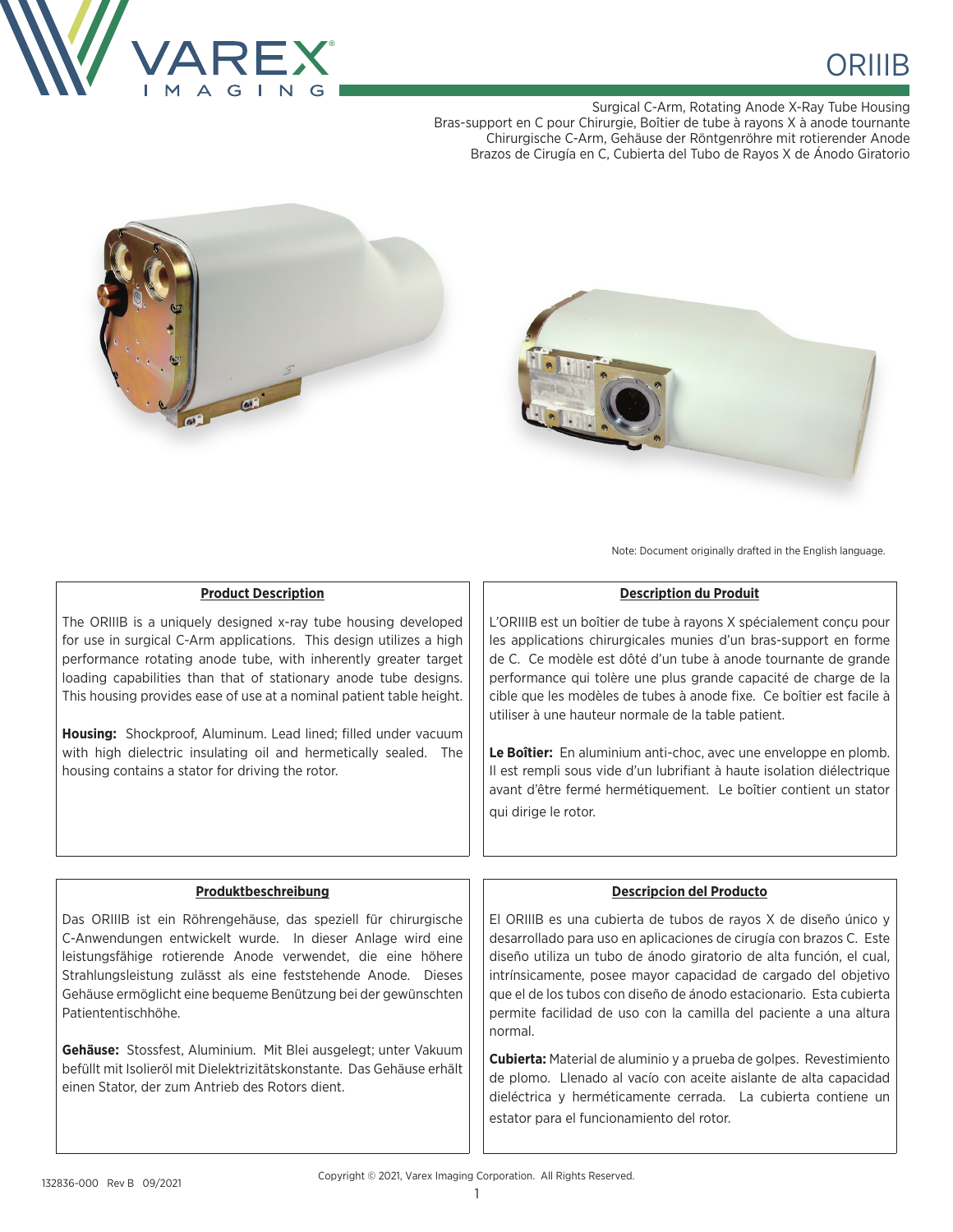

| <b>Tube Housing Specifications</b>                                                                                                                                                                                                 | Spécifications techniques du boîtier de tube                                                                                                                                                                                                          |
|------------------------------------------------------------------------------------------------------------------------------------------------------------------------------------------------------------------------------------|-------------------------------------------------------------------------------------------------------------------------------------------------------------------------------------------------------------------------------------------------------|
| Maximum Peak Voltage                                                                                                                                                                                                               | Différence de potentiel maximum                                                                                                                                                                                                                       |
|                                                                                                                                                                                                                                    |                                                                                                                                                                                                                                                       |
|                                                                                                                                                                                                                                    |                                                                                                                                                                                                                                                       |
| Nominal Continuous Input Power  185 W (15 kHU**/Min.)<br>IEC 60613:2010                                                                                                                                                            | Puissance d'entrée continue nominale  185 W (15 kUC**/Min.)<br>IEC 60613:2010                                                                                                                                                                         |
|                                                                                                                                                                                                                                    |                                                                                                                                                                                                                                                       |
| X-ray tube assembly cooling provided by ambient air flow.                                                                                                                                                                          | Le refroidissement de tube à rayon X est fourni par circulation d'air ambiant.                                                                                                                                                                        |
| <b>Thermal Characteristics</b>                                                                                                                                                                                                     | Charactéristiques thermales<br>Capacité d'entreposage de chaleur du boîtier  1.185 kJ (1,6 MUC <sup>**</sup> )                                                                                                                                        |
|                                                                                                                                                                                                                                    | Ensemble Radiogène:                                                                                                                                                                                                                                   |
| X-Ray Tube Assembly<br>Permanent Filtration  0.7mm AI minimum at 75 kV - IEC 60522/1999                                                                                                                                            | Filtre non amovible  0,7 mm d'aluminium minimum à 75 kV - IEC<br>60522/1999                                                                                                                                                                           |
| Loading Factors for Leakage Radiation  125 kV, 1.5 mA                                                                                                                                                                              | Technique de mesure du courant de fuite  125 kV, 1,5 mA                                                                                                                                                                                               |
| X-Ray Coverage:<br>8.5° target - 12 in (30 cm) at 40 in (100 cm) Distance Source-Image<br>10° target - 14 in (35 cm) at 40 in (100 cm) Distance Source-Image                                                                       | Couverture des rayons X:<br>Cible de 8,5° et 30 cm (12 in) à 100 cm (40 in) Distance Source-Image<br>Cible de 10° et 35 cm (14 in.) à 100 cm (40 in) Distance Source-Image<br>Interrupteur thermal:                                                   |
| <b>Thermal Switch</b><br>The switch must be used in conjunction with the control manufacturer's<br>interlock circuitry. The thermal switch is normally closed. The switch will<br>open when the temperature reaches the set point. | Cette sécurité doit être utilisée conjointement avec le circuit d'inter-<br>verrouillage fourni par le fabricant de la commande. La sécurité est<br>normalement fermée. Elle s'ouvrira lorsque la température atteint la<br>température de référence. |
| <b>CAUTION</b><br>The thermal switch does not protect the insert against overheating.                                                                                                                                              | Avertissement<br>L'interrupteur thermal ne protège pas le tube des surchauffes.                                                                                                                                                                       |
|                                                                                                                                                                                                                                    |                                                                                                                                                                                                                                                       |
| **H.U. (Heat Units) = (kV) x (mA) x 1.35 x Time in seconds<br>(30 operation)                                                                                                                                                       | **U.C. (Unités de Chaleur) = (kV) x (mA) x 1,35 x temps en secondes<br>(opération de 30)                                                                                                                                                              |
|                                                                                                                                                                                                                                    |                                                                                                                                                                                                                                                       |
|                                                                                                                                                                                                                                    |                                                                                                                                                                                                                                                       |
| Beschreibung des Röhrengehäuses<br>Maximale Potentialdifferenz                                                                                                                                                                     | Especificaciones de la Cubierta del Tubo<br>Voltaje de diferencia máxima                                                                                                                                                                              |
| Kontinuierliche Eingangs-Nennleistung  185 W (15 kWE**/Min.)<br>IEC 60613:2010                                                                                                                                                     | Potencia nominal de entrada continua  185 W (15 kUC**/Min.)<br>IEC 60613:2010                                                                                                                                                                         |
|                                                                                                                                                                                                                                    |                                                                                                                                                                                                                                                       |
| Kühlung der Röntgenstrahlereinheit durch Umgebungsluft                                                                                                                                                                             | El enfriamiento de la unidad radiógena es realizado por corriente de aire<br>ambiental                                                                                                                                                                |
|                                                                                                                                                                                                                                    | Características Termales                                                                                                                                                                                                                              |
| Thermische Eigenschaften<br>Hitzespeicherkapazität des Gehäuses  1,185 kJ (1.6 MWE**)                                                                                                                                              | Capacidad de Almacenaje de Calor de la Cubierta  1,185 kJ (1.6 MUC <sup>**</sup> )<br>Características Termales                                                                                                                                        |
|                                                                                                                                                                                                                                    |                                                                                                                                                                                                                                                       |
| Röntgenstrahlers<br>EigenfilterwertMinimal 0,7mm Aluminium bei 75 kV - IEC 60522/1999                                                                                                                                              | Tubos de Rayos X Asamblados<br>Filtración Permanente  Como mínimo 0.7mm de Al a 75 kV - IEC 60522/1999                                                                                                                                                |
|                                                                                                                                                                                                                                    |                                                                                                                                                                                                                                                       |
| Strahlendurchmesser<br>8.5° Anode - 30 cm (12 in) bei 100 cm (40 in) Strahlenquellen-Bild-Distanz<br>10° Anode - 35 cm (14 in) bei 100 cm (40 in) Strahlenguellen-Bild-Distanz                                                     | Cobertura de los Rayos-X<br>Objetivo a 8.5° - 30 cm (12 in) a 100 cm (40 in) de distancia de la Marca<br>Focal a la Imagen.                                                                                                                           |
| Thermoschalter                                                                                                                                                                                                                     | Objetivo a 10° - 35 cm (14 in) a 100 cm (40 in) de distancia de la Marca<br>Focal a la Imagen.                                                                                                                                                        |
| Der schalter muß in Sicherheitskreis des Herstellers eingebunden werden.<br>Der Thermoschalter ist im Mormalfall geschlossen. Der Schalter öffnet<br>sobald der Grenswert erreicht wird.                                           | Interruptor termal<br>El interruptor debe ser usado en unión con el circuito cerrado conectado por<br>el instalador. El interruptor termal es normalmente cerrado. Este interruptor                                                                   |
| <b>WARNUNG</b><br>Der Thermoschalter schützt die Röntgenröhre nicht vor Überhitzung.                                                                                                                                               | se abre cuando la temperatura alcanza el punto determinado.<br><b>PRECAUCIÓN</b>                                                                                                                                                                      |
|                                                                                                                                                                                                                                    | El interruptor termal no proteje al tubo contra el recalentamiento.                                                                                                                                                                                   |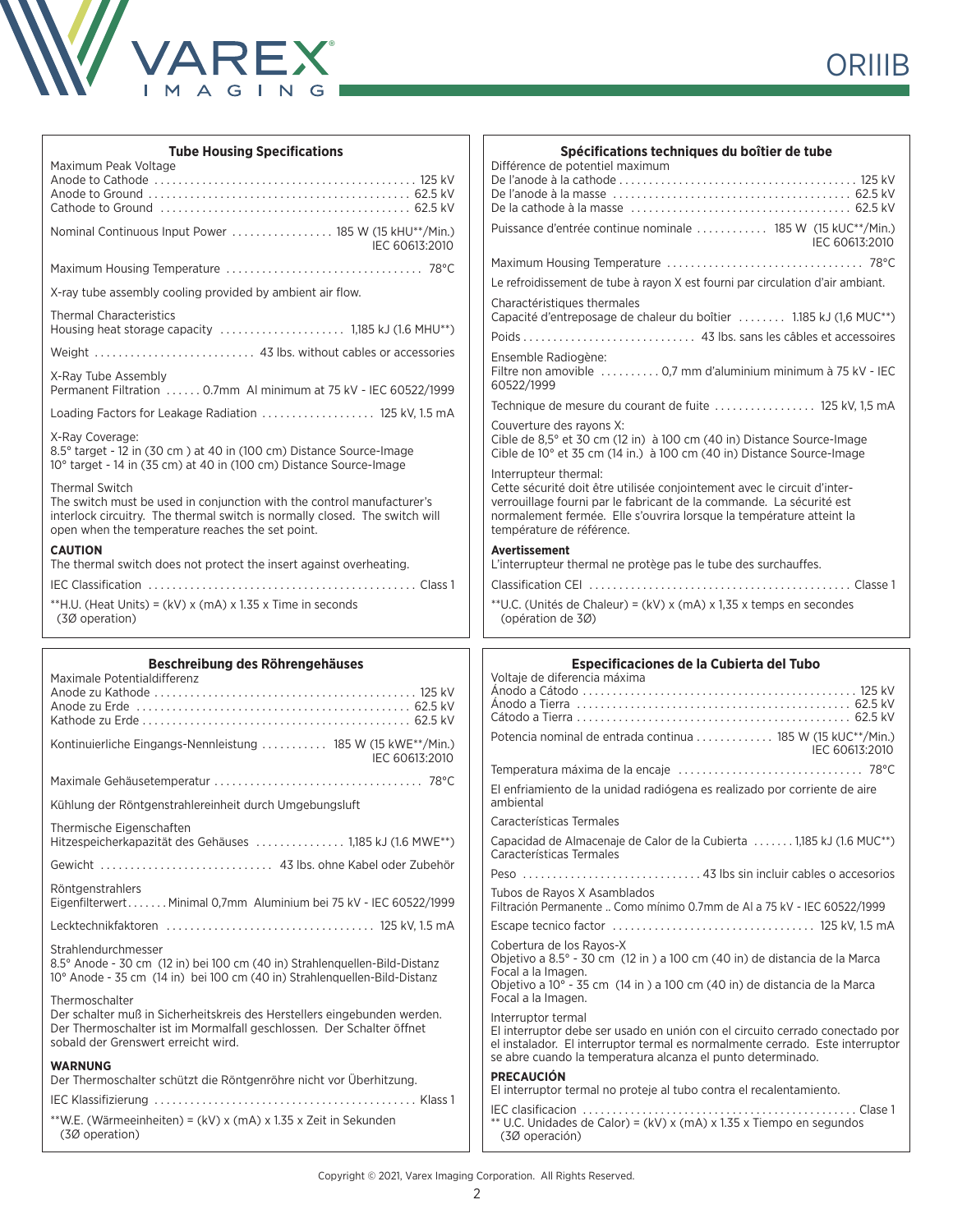

# **ORIIIB**

Dimensional Drawing Dessin dimensionnel Bemasste Übersichtszeichnung Esquema Dimensional

Dimensions are for reference only Les dimensions sont pour la référence seulement Maße sind als nur Referenz Las dimensiones están para la referencia solamente



#### **Cable Receptacles**:

Alden type, P702-1 (cathode) and P702 (anode), high voltage receptacles. The receptacles mate with Alden type (P7010S) high voltage connector and cable.

#### **Gaines des Filins:**

Enveloppes de haute tension de type Alden P702-1 (cathode) et P702 (anode). Elles s'accouplent aux connecteurs et câbles de haute tension de type Alden (P7010S).

#### **Kabelstecker:**

Alden Typ, P702-1 (Kathode) und P702 (Anode), Hochspannungskabel. Die Stecker passen zum Alden Typ (P7010S) Hochspannungskabel.

### **Receptáculos de cables:**

Receptáculos de alto voltaje del tipo Alden, P702-1 (cátodo) y P702 (ánodo). Los receptáculos reciben conectores y cables de alto voltaje del tipo Alden (P7010S). **Rayproofing**: Stray radiation complies with DHHS standards under the **"Radiation Control for Health and Safety Act 1968" (U.S.A.)**

#### **Etanchéité Radioactive:**

Les pertes en radiation sont conformes aux normes DHHS du **"Radiation Control for Health and Safety Act 1968" (U.S.A.).**

#### **Strahlenundurchlässigkeit:**

Der Strahlenverlust entspricht den Vorschriften des DHHS **"Radiation Control for Health and Safety Act 1968" (U.S.A.).**

#### **Prueba de Rayos:**

Radiación de escape se ajusta a las normas de DHHS del **"Radiation Control for Health and Safety Act 1968" (E.E. U.U.)**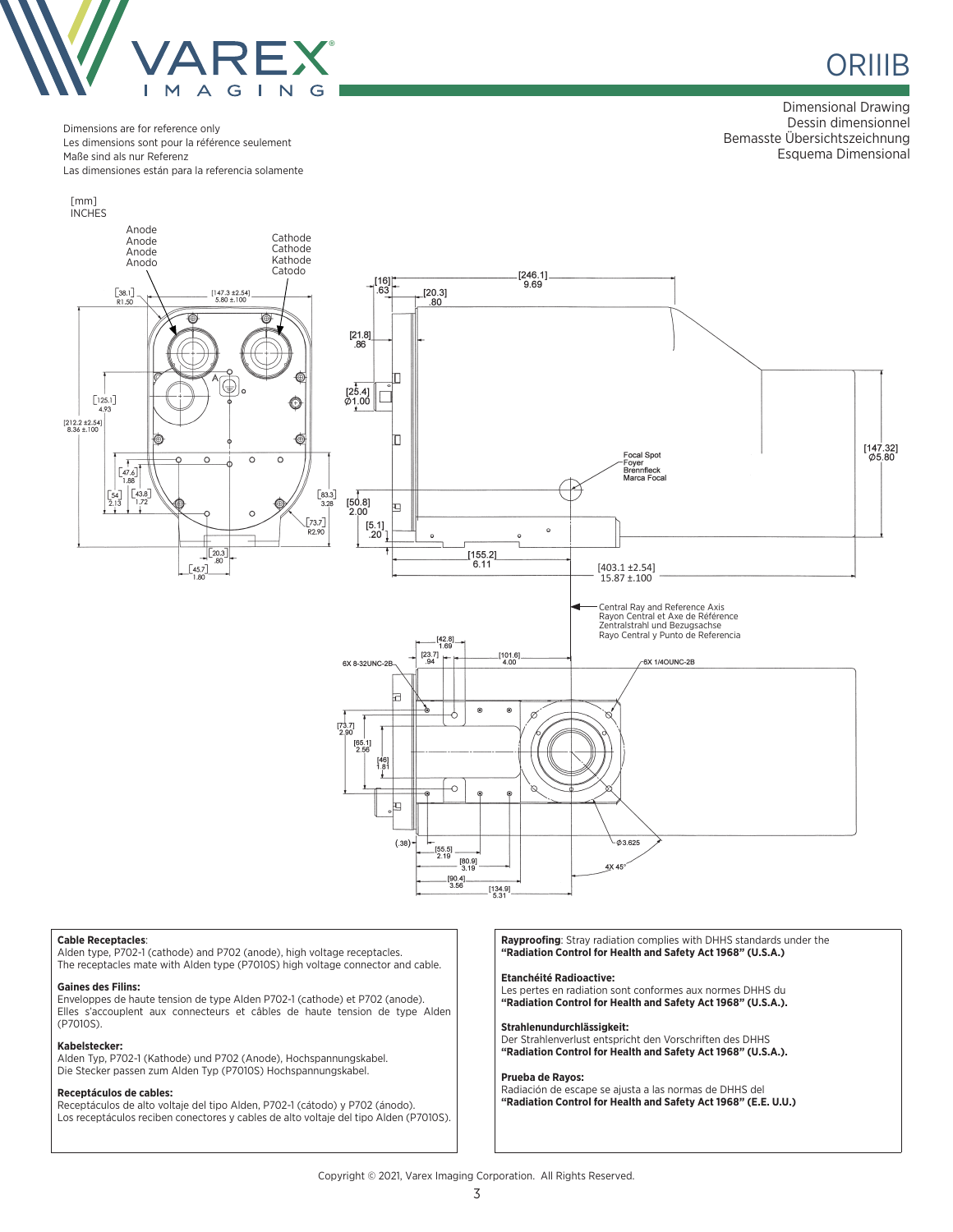

Stator Ratings and Characteristics Spécificités et Caractéristiques du Stator Statornennleistungen und Merkmale Caracteristicas y Clarificacion de la Bovina



| <b>Stator Drive Frequency</b><br>Fréquence d'entraînement du stator<br>Statorantrieb Frequenz<br>Frecuencia de la impulsión del estator | <b>RPM</b>    |
|-----------------------------------------------------------------------------------------------------------------------------------------|---------------|
| 50 Hz                                                                                                                                   | 2800 - 3000   |
| 60 Hz                                                                                                                                   | 3400 - 3600   |
| 150 Hz                                                                                                                                  | 8500 - 9000   |
| 180 Hz                                                                                                                                  | 9500 - 10.800 |

| "R" Stators   | Stator "R"    | "R" Stator      | "R" Bovina     | Nominal     | Acceptable |
|---------------|---------------|-----------------|----------------|-------------|------------|
| Black - White | Noir - Blanc  | Schwarz - Weiss | Negro - Blanco | $20 \Omega$ | $18 - 22$  |
| White - Red   | Blanc - Rouge | Weiss - Rot     | Blanco - Roio  | 50 $\Omega$ | $45 - 55$  |
| Black - Red   | Noir - Rouge  | Schwarz - Rot   | Negro - Rojo   | $70 \Omega$ | $63 - 77$  |

Copyright © 2021, Varex Imaging Corporation. All Rights Reserved.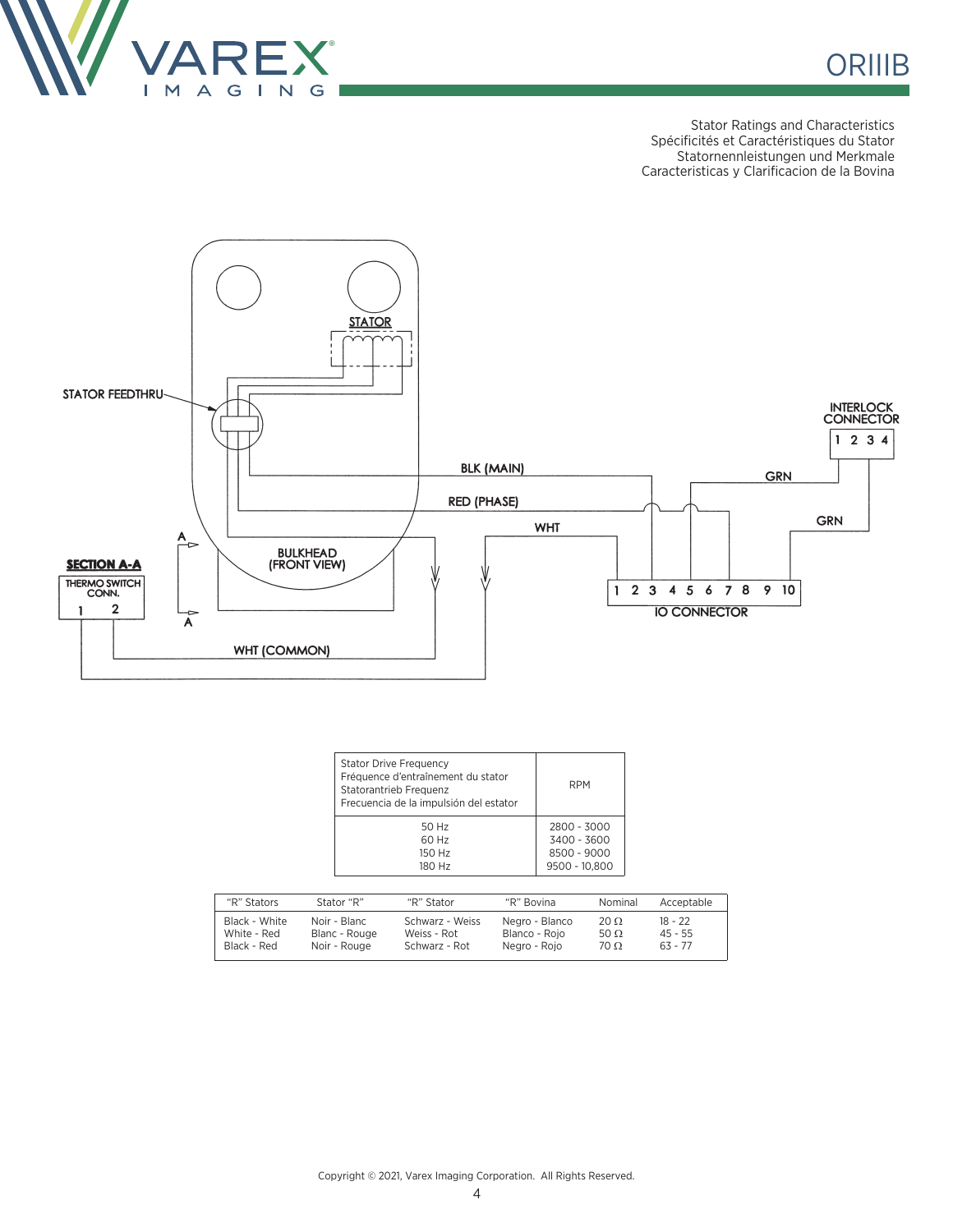

Stator Ratings and Characteristics Spécificités et Caractéristiques du Stator Statornennleistungen und Merkmale Caracteristicas y Clarificacion de la Bovina

> $Approx. = 2,0$  Amps  $Approx. = 4,0$  Amps Approx.= 8,0 Amps

**Stator:** The ORIIIB housing is equipped with a standard Varex Imaging stator requiring a 30 microfarad capacitor, providing 90° phase shift for 50/60 Hz., 2,850/3,450 rpm operation.

## **Stator Motor Ratings:**

| Frequency (Hz.)  |   |
|------------------|---|
| 50-60            |   |
| 50-60            |   |
| 50-60            | í |
| *Running Voltage |   |

Volts Common Leg Current  $60^*$  Approx. = 2.0 Amps  $120$  Approx. = 4.0 Amps 50-60 240 Approx. = 8.0 Amps

**Stator Cord:** A six wire shield-grounded stator cord should be connected from the stator terminal to the motor control. All listed voltage and amperage measurements should be taken at the housing end.

If the stator cord is not provided, the cord used must be UL listed or a UL recognized component for all products used in the USA. Outside the USA, the cord used must comply with all applicable regulatory and statutory requirements for electrical and safety. The cord must have the following characteristics: six conductor, 18AWG (0.9mm<sup>2</sup>) Cu, rated 600V, 90°C minimum, shielded cable with PVC jacket 0.032 inch (0.081mm) thick minimum. Lead terminations are provided and must be used with wire that matches the above description.

**Stator:** Les boîtiers ORIIIB sont équipés d'un stator Varex Imaging standard qui exige un condensateur et qui pourvoit de 30 microfarad un changement de phase de 90° pour des opérations à 50/60Hz., 2,850/3,450 rpm.

## **Performances du moteur du stator:**

| Fréquence (Hz.)  | Volts | Courant combiné    |
|------------------|-------|--------------------|
| 50-60            | 60*   | Approx. $= 2.0$ Am |
| 50-60            | 120   | Approx. $=$ 4.0 Am |
| 50-60            | 240   | Approx. $= 8.0$ Am |
| *Voltage courant |       |                    |

**Câble stator:** Un câble blindé à 6 conducteurs doit être connecté de la base du stator jusqu'au moteur. Toutes les mesures de tension et d'ampérage doivent être prises côté gaine.

Si le câble du stator n'est pas fourni, le câble utilisé doit être conforme aux normes UL ou être un composant de norme UL utilisé aux USA. En dehors des USA, il doit être conforme aux normes en vigueur dans le pays de distribution. II doit avoir les caractéristiques suivantes: 6 conducteurs, de section 0.9mm2 , puissance 600V, 90° minimum, il doit être blindé avec du PVC de 0.081mm d'épaisseur mini. Les embouts sont fournis et doivent être utilisés avec du fil correspondant aux spécifications ci-dessus.

**Stator:** Das ORIIIB Gehäuse ist mit einem Standard Varex Imaging Stator ausgestattet, der einen 30 Mikrofarad Kondensator erfordert und eine Phasenverschiebung von 90° bewirkt bei 50/60 Hz. und 2,850/3,450 rpm.

### **Stator Leistungsdaten:**

| Freauenz (Hz)     | Volts | Klemmen              |
|-------------------|-------|----------------------|
| 50-60             | 60*   | Approx. $= 2.0$ Amps |
| 50-60             | 120   | Approx. $=$ 4.0 Amps |
| 50-60             | 240   | Approx. $= 8.0$ Amps |
| *Betriebsspannung |       |                      |

**Statorkabel:** Ein sechsardiges abgeschirmies Statorkabel soilte zwischon Statorhaubenanschluß und Anlaufgerät geschaitet werden. Alle Spannungs-und Stromwerte sollten am an der Strahlenschutzhaube geprüft werden.

Falls das Statorkabel nicht beigestellt wurde, muß das Kabel Ul gelistet sein oder eine UL anerkannte Komponente für in den USA eingesetzte Produkte sein. Außerhalb der USA das Kabel allen Richtlinien und gesetzlichen Anforderungen für elektrische Sicherheit entsprechen. Das Kabel muß die folgenden Spezifikationen erfüllon. 6- Leiter 18AWG (0.9mm2 ) CU, 600V, 90°C minimum, Abschirmung mit PVC Mantel 0.032 inch (0.081mm) Stärke minimum. Bleiendkappen sind beigestellt und müssen für das oben beschriebene Kabel genutzt werden.

**Estator:** La cubierta ORIIIB está equipada con un estator Varex Imaging estándard con un capacitor de 30 microfaradios, el cuál provee un cambio de fase de 90° para una operación de 50/60 Hz., y 2.850/3.450 rpm.

### **Límites del Motor del Estator:**

| Frecuencia (Hz.)      | Voltios | Corriente Común      |
|-----------------------|---------|----------------------|
| 50-60                 | 60*     | Approx. $= 2.0$ Amps |
| 50-60                 | 120     | Approx. $=$ 4.0 Amps |
| 50-60                 | 240     | Approx. $= 8.0$ Amps |
| *Voltaje de operación |         |                      |

**El cable de la bovina:** Tiene seis (6) conexiones insuladas y deben ser conectadas del terminal de la bovina al controlador del motor. Todas las medidas de voltaje y amperio indicadas deben ser tomadas al lado del encaje.

Si el cable de la bovina no es proveida, el cable usado debe ser aprobada por un Laboratorio de la Industria ó este producto debe ser reconocido por el Laboratorio de la Industria en los Estados Unidos. A fuera de los Estados Unidos, el cable debe ser aprobado por regulaciones estatutoriales requerido por un comité de electricidad y reguridad. El cable debe tener las siguiente caracteristicas: seis conexiones de cobre, de 18 amperios AWG (0.9mm<sup>2</sup>), estimado para 600 voltios, 90°C minimo, cable insulado con un forro de PVC de 0.032 pulgadas (0.081mm) de grueso minimo. Los Terminales de plomo son proveidas y deben ser usados con conexiones que son semejantes con la descripción mencionada.